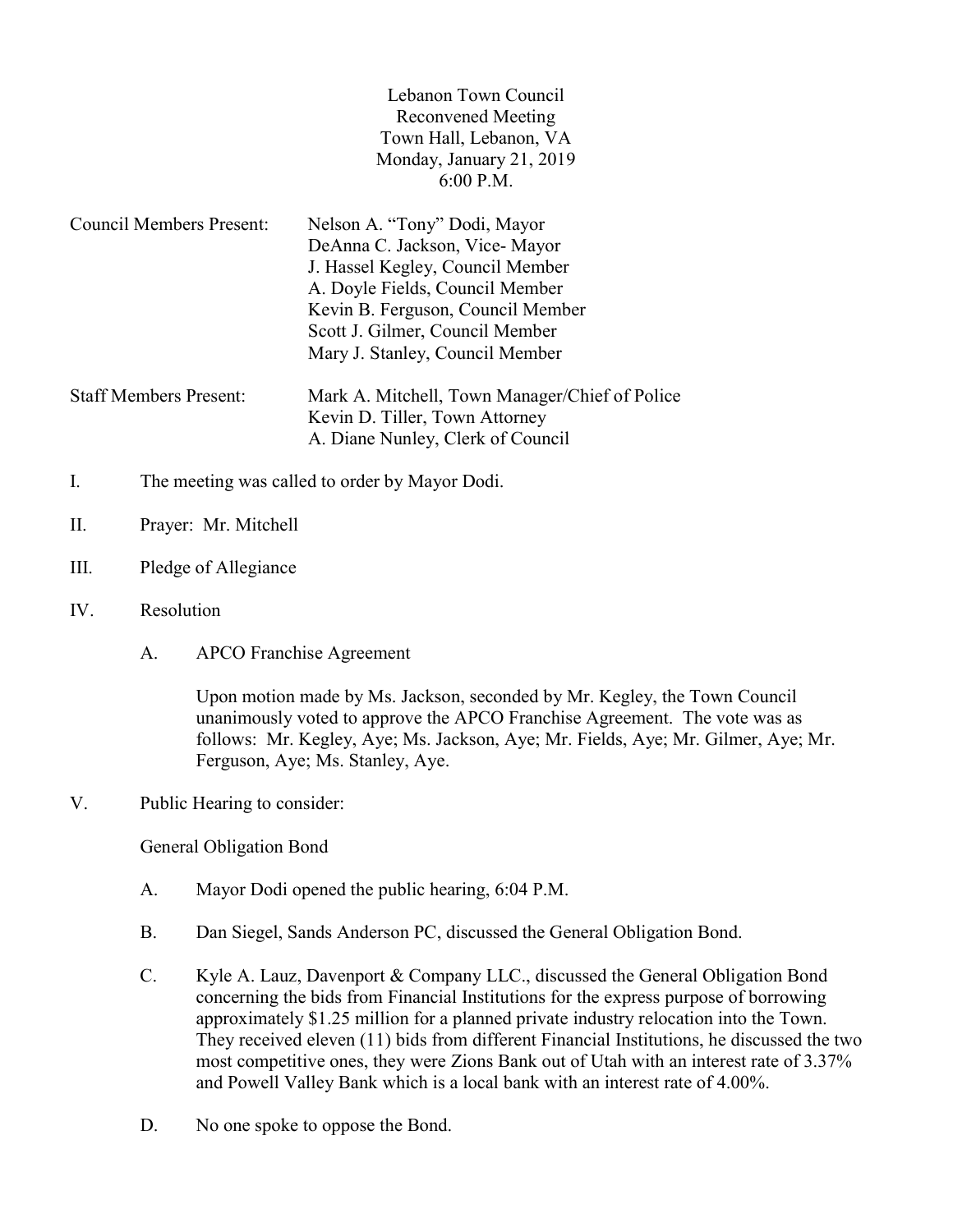- VI. Mayor Dodi closed the public hearing, 6:35 P.M.
- VII. Recess: 6:35 P.M.
- VIII. Adjourn: 6:45 P.M.
- IX. Upon motion made by Mr. Gilmer, seconded by Mr. Fields, the Town Council unanimously voted to adopt the resolution authorizing the issuance up to \$1.7 million general obligation bonds series 2019 of the Town of Lebanon, Virginia and providing for the form details and payment thereof but change the maximum amount to \$1.25 million and maximum interest rate to 4 % per annum.

Roll Call vote was as follows: Mr. Kegley, Aye; Ms. Jackson, Aye; Mr. Fields, Aye; Mr. Gilmer, Aye; Mr. Ferguson, Aye; Ms. Stanley, Aye.

X. Public Hearing to consider:

USDA Rural Development

- A. Mayor Dodi opened the public hearing, 6:50 P.M.
- B. Mr. Mitchell discussed the USDA Rural Development resolution was to provide funding for the purchase of police vehicles and equipment as the funds become available.
- C. No one spoke to oppose the resolution.

Upon motion made by Mr. Kegley, seconded by Ms. Stanley, the Town Council unanimously voted to approve the USDA Rural Development resolution as presented.

Roll call vote was as follows: Mr. Kegley Aye; Ms. Jackson, Aye; Mr. Fields, Aye; Mr. Gilmer, Aye; Mr. Ferguson, Aye; Ms. Stanley, Aye.

## APCO Franchise

- A. No one spoke to oppose the APCO Franchise.
- XI. Mayor Dodi closed the public hearing, 6:52 P.M.
- XII. Other Business

.

Upon motion made by Mr. Gilmer, seconded by Ms. Jackson, the Town Council unanimously voted to proceed with the proposal from Nathan Brown with Q. C. Landscape Architects for the landscape enhancement plan for the Town of Lebanon. The vote was as follows: Mr. Kegley, Aye; Ms. Jackson, Aye; Mr. Fields, Aye; Mr. Gilmer, Aye; Mr. Ferguson, Aye; Ms. Stanley, Aye.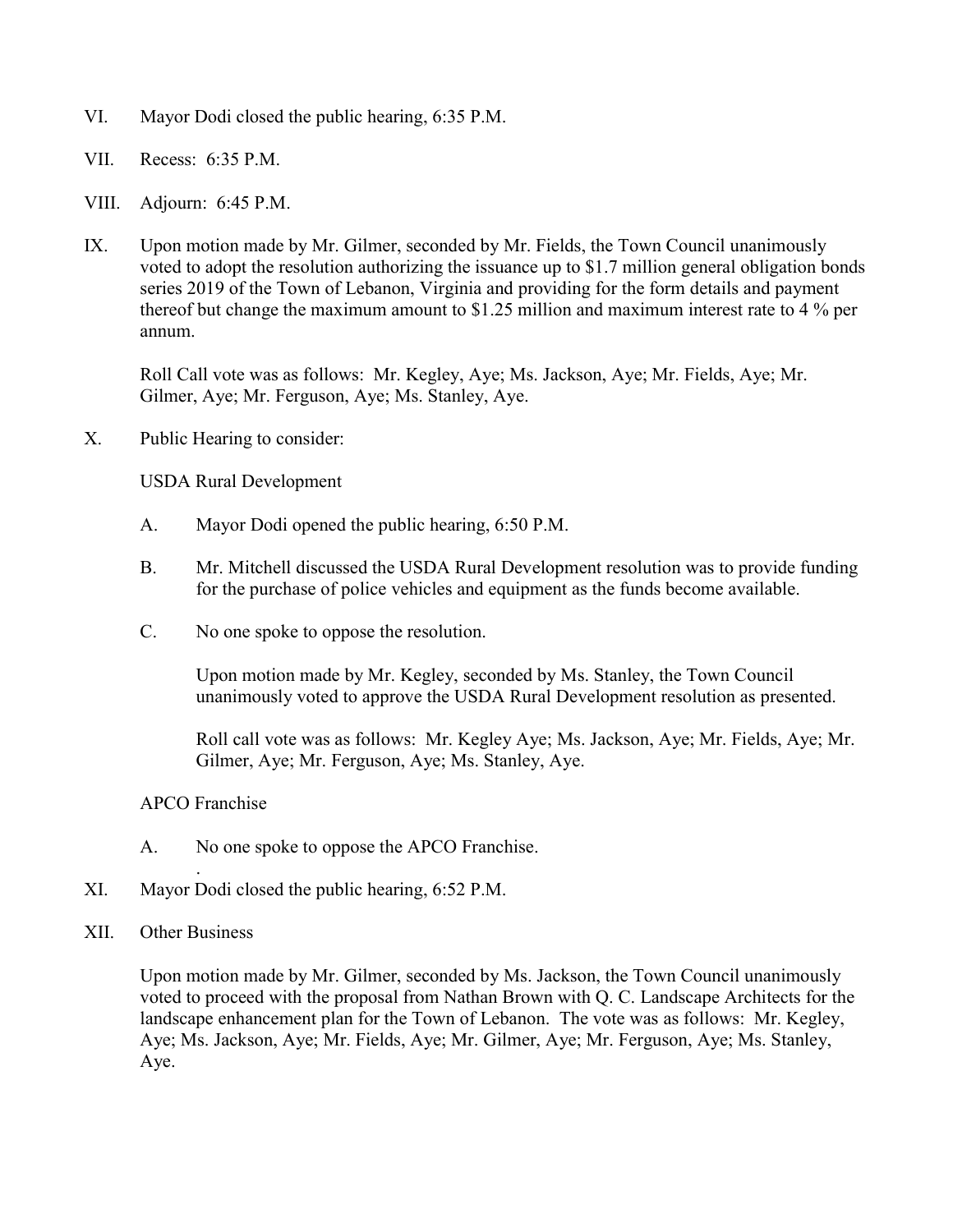Upon motion made by Ms. Stanley, seconded by Ms. Jackson, the Town Council unanimously voted to contract Preston Ball Photography as town photographer for all the Bicentennial events. The vote was as follows: Mr. Kegley, Aye; Ms. Jackson, Aye; Mr. Fields, Aye; Mr. Gilmer, Aye; Mr. Ferguson, Aye; Ms. Stanley, Aye.

## XIII. Enter closed session: 6:12 P.M.

- A. Upon motion made by Mr. Gilmer, seconded by Ms. Stanley, the Town Council unanimously voted to go into closed session under Code Section 2.2-3711(A)(1)(5)(7) for the purpose of discussing personnel, prospective business or industry and legal issues. The vote was as follows: Mr. Kegley, Aye; Ms. Jackson, Aye; Mr. Fields, Aye; Mr. Ferguson, Aye; Mr. Gilmer, Aye; Ms. Stanley, Aye.
- B. Upon motion made by Ms. Stanley, seconded by Mr. Ferguson, the Town Council unanimously voted to return to regular session. The vote was as follows: Mr. Kegley, Aye; Ms. Jackson, Aye; Mr. Fields, Aye; Mr. Ferguson, Aye; Mr. Gilmer, Aye; Ms. Stanley.
- C. A. Diane Nunley, Clerk of Council, presented the Roll Call Vote:

Virginia Code, 1950, Section 2.2-3712(D)

 Do you certify that to the best of your knowledge, (1) the Town Council in its' closed session; only discussed public business matters lawfully exempted from open meeting requirements under this Chapter and (2) that only such public business matters as were identified in the motion by which the closed meeting was convened were heard, discussed, or considered in the meeting by the Town Council. Any member of the Town Council who believes that there was a departure from the requirements of clauses (1) and (2), shall so state prior to the vote, indicating the substance of the departure that, in their judgment, has taken place.

 The roll call vote was as follows: Mayor Dodi, Aye; Mr. Kegley, Aye; Ms. Jackson, Aye; Mr. Fields, Aye; Mr. Gilmer, Aye; Mr. Ferguson, Aye; Ms. Stanley, Aye; Mr. Tiller, Aye; Mr. Mitchell, Aye.

- XIV. Adjourn closed session: 8:02 P.M.
- XV. Upon motion made by Mr. Fields, seconded by Mr. Gilmer, the Town Council unanimously voted to pass a town policy that to be on the wrecker rotation list, you must have a wrecker service within the Town Limits and obtain a Business License. The vote was as follows: Mr. Kegley, Abstain; Ms. Jackson, Aye; Mr. Fields, Aye; Mr. Gilmer, Aye; Mr. Ferguson, Aye; Ms. Stanley, Aye.
- XVI. Upon motion made by Mr. Gilmer, seconded by Mr. Ferguson, the Town Council unanimously voted to authorize the Town Manager to disburse \$100,000 to the Russell County IDA for use of an Industrial Development project after all proper documentation has been executed. The vote was as follows: Mr. Kegley, Aye; Ms. Jackson, Aye; Mr. Fields, Aye; Mr. Gilmer, Aye; Mr. Ferguson, Aye; Ms. Stanley, Aye.